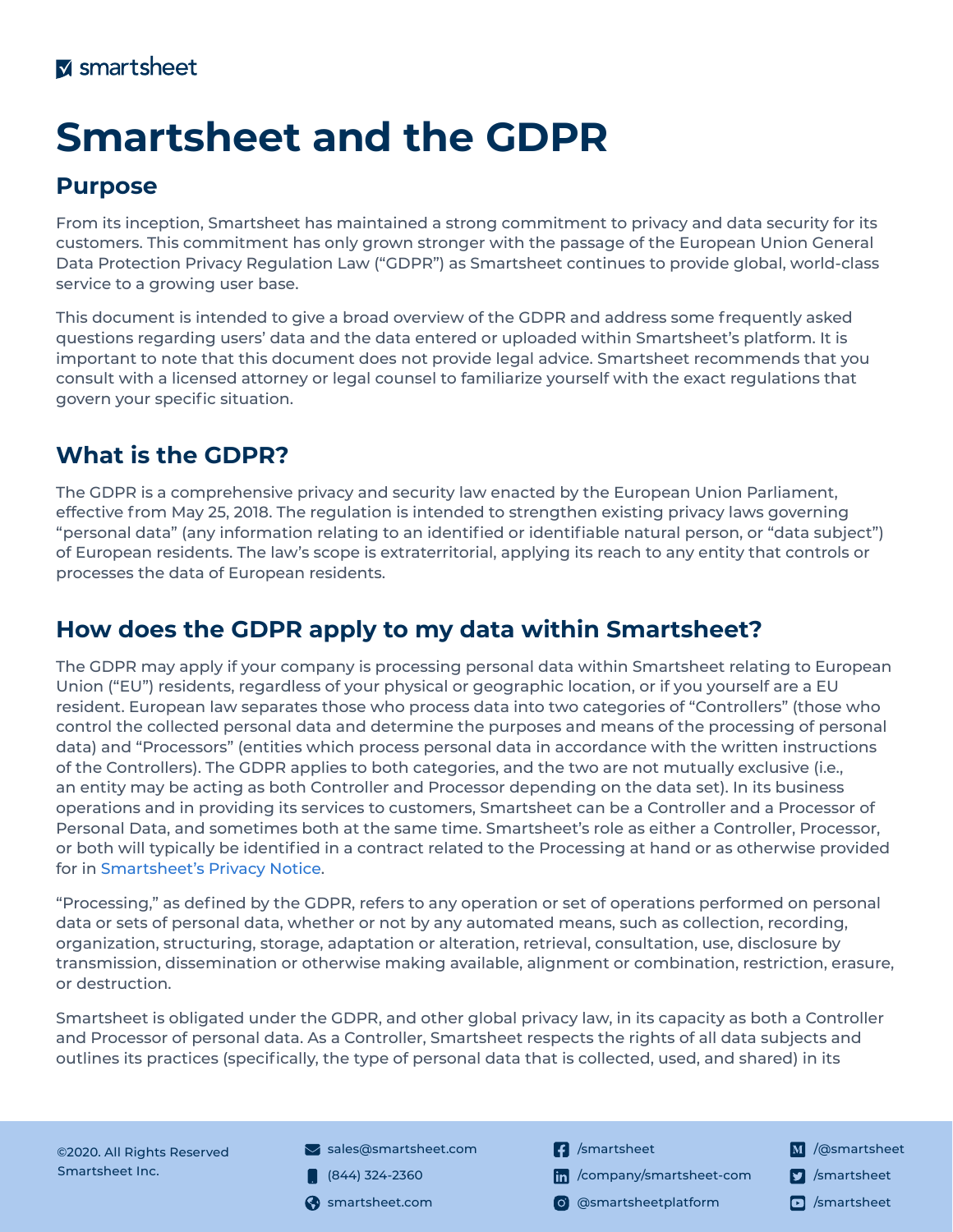#### **M** smartsheet

publicly available Privacy Notice. As a Processor, Smartsheet respects the rights of data subjects and follows the guidelines below when processing personal data. Although the GDPR applies only to European residents, Smartsheet does not distinguish between users located inside or outside of the European Union and has taken a global approach to its privacy and security practices.

#### **What obligations does Smartsheet have to customers under the GDPR?**

Article V of the GDPR lays out seven fundamental rights, or privacy principles, for EU residents which Controllers and Processors must uphold at all times:

- 1. **Lawfulness, fairness, and transparency**: Processing must be lawful, fair, and transparent to the data subject at all times
- 2. **Purpose limitation**: Data must be processed according to the purpose expressed to the customer at the time of collection
- 3. **Data minimization**: You must collect and process only as much data as absolutely necessary for the purposes specified
- 4.**Accuracy**: You must keep personal data accurate and up to date
- 5. **Storage limitation**: You may store relevant data only for as long as its specified purpose
- 6.**Integrity and confidentiality**: Processing must be done in such a way as to ensure appropriate security, integrity, and confidentiality
- 7. **Accountability**: The data controller (i.e. Smartsheet customer) is responsible for being able to demonstrate GDPR compliance with all these principles

As a Controller and/or Processor, Smartsheet regularly reviews its practices to ensure that it treats all data in accordance with Article V standards. For more information on updates regarding Smartsheet's data privacy practices, please see the [Smartsheet Trust Center.](https://www.smartsheet.com/trust/privacy)

## **Rights of Individuals under the GDPR**

One of the biggest changes in privacy law following the EU's passage of the GDPR was that of expanded rights for individuals. The GDPR provides expanded rights for individuals, including the rights of:

- Access
- Erasure

• Rectification

• Objection

• Portability

Smartsheet respects these rights for all individuals and provides an easy, efficient way to process these requests. If an end-user has any question about their data, please complete [this form](https://app.smartsheet.com/b/form/4c8ebaeafb9c445f93d4a43d673b1685) or email [privacy@smartsheet.com](mailto:privacy%40smartsheet.com?subject=Smartsheet%20and%20the%20GDPR) to submit an inquiry.

## **Valid Transfer Mechanisms**

Data subjects residing in the European Economic Area ("EEA") that interact with foreign companies risk their data being transferred to jurisdictions that may not have data privacy laws that provide protections equivalent to those provided in their home country. The GDPR was designed in part to combat this data

©2020. All Rights Reserved Smartsheet Inc.

- $\blacktriangleright$  sales[@smartsheet.com](sales@smartsheet.com)  $(844)$  324-2360
- 
- **[4** [/smartsheet](https://www.facebook.com/smartsheet)
- In [/company/smartsheet-com](https://www.linkedin.com/company/smartsheet-com/)
- smartsheet.com (o) [@smartsheetplatform](https://www.instagram.com/smartsheetplatform/)
- M /[@smartsheet](https://medium.com/@Smartsheet) **7** [/smartsheet](https://twitter.com/Smartsheet)
	-
- 
- Restriction
- Withdrawal of Consent